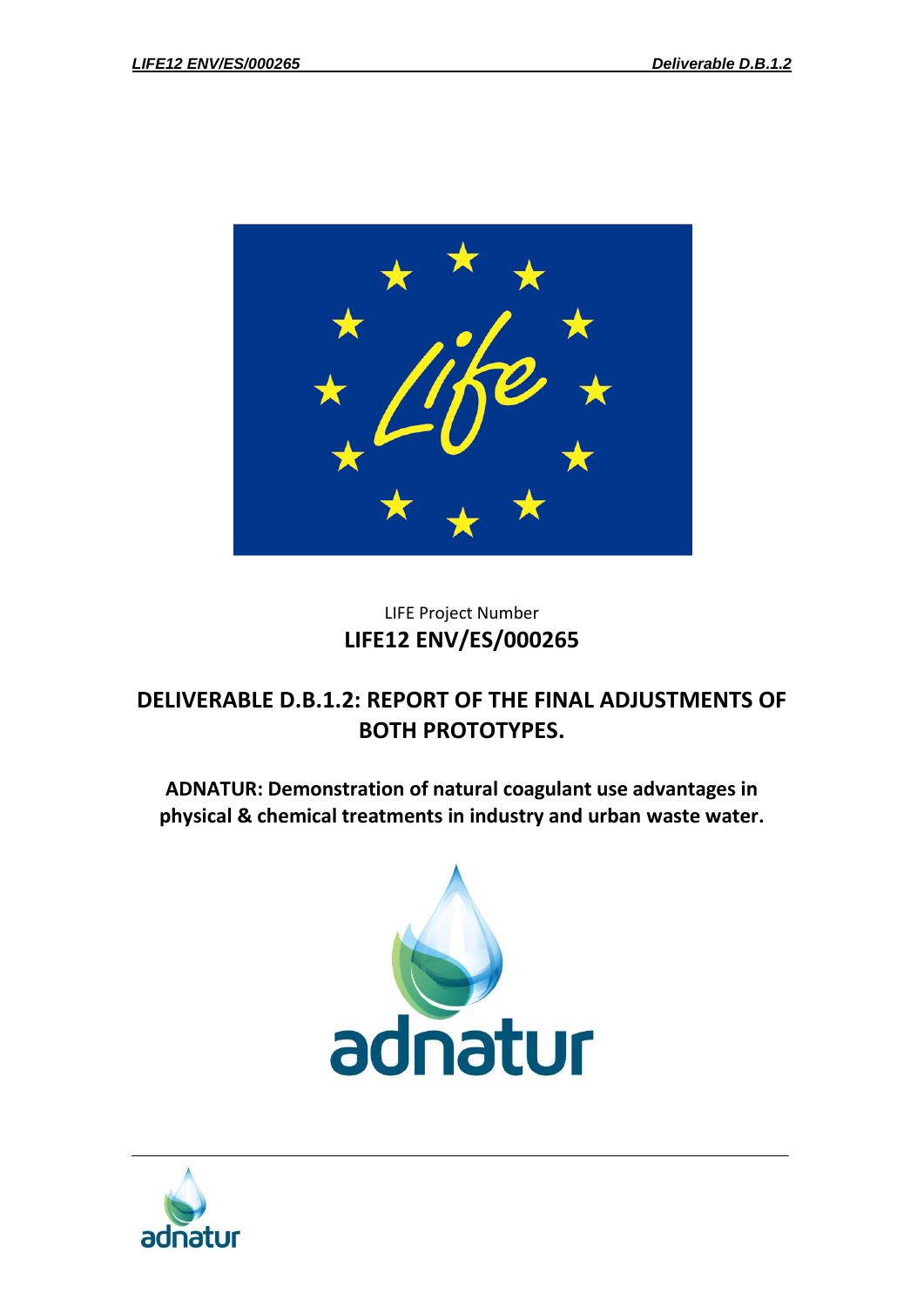## **CONTENTS**

| 1. |  |
|----|--|
| 2. |  |
|    |  |
|    |  |
|    |  |
| 3. |  |
|    |  |
|    |  |
|    |  |
|    |  |

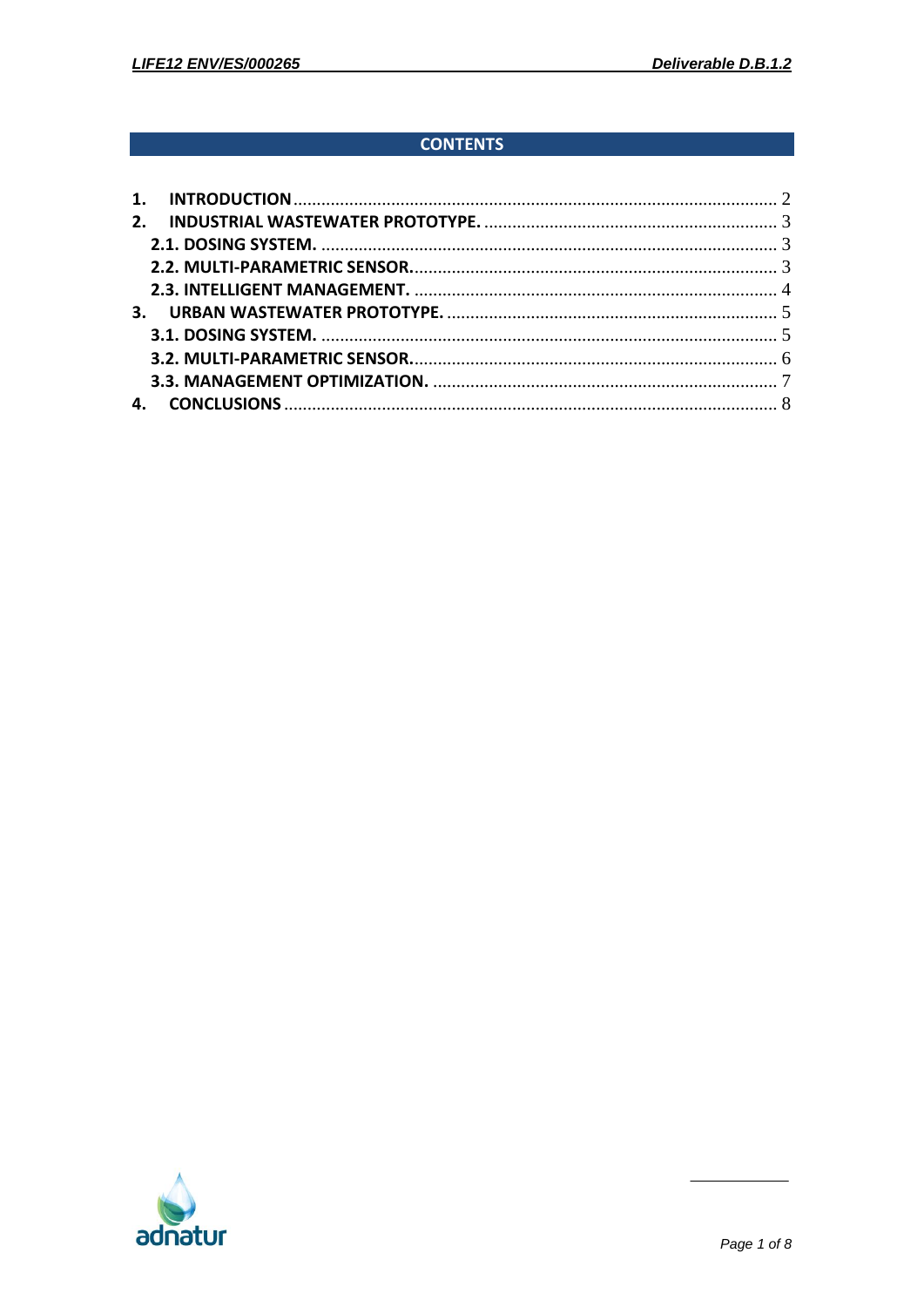#### <span id="page-2-0"></span>**1. INTRODUCTION**

ADNATUR project aims to validate, assess and industrially demonstrate a new innovative and environmentally friendly technology. This technology is based on products derived from natural extracts, for its use in the treatment of wastewaters, at urban and industrial level.

After the design and construction of two prototypes, different tests have been done. First prototype is mainly focused on feeding industrial water, in particular textile and ceramics sector. Second prototype is exclusively focused on feeding urban water.

In order to ensure proper performance of both prototypes, real samples coming from the mentioned sectors have been selected to put the prototypes into operation. With this action, problematic points have been detected in order to correct them and optimize the pilot plants as much as possible to avoid malfunctioning of the prototypes in real facilities.

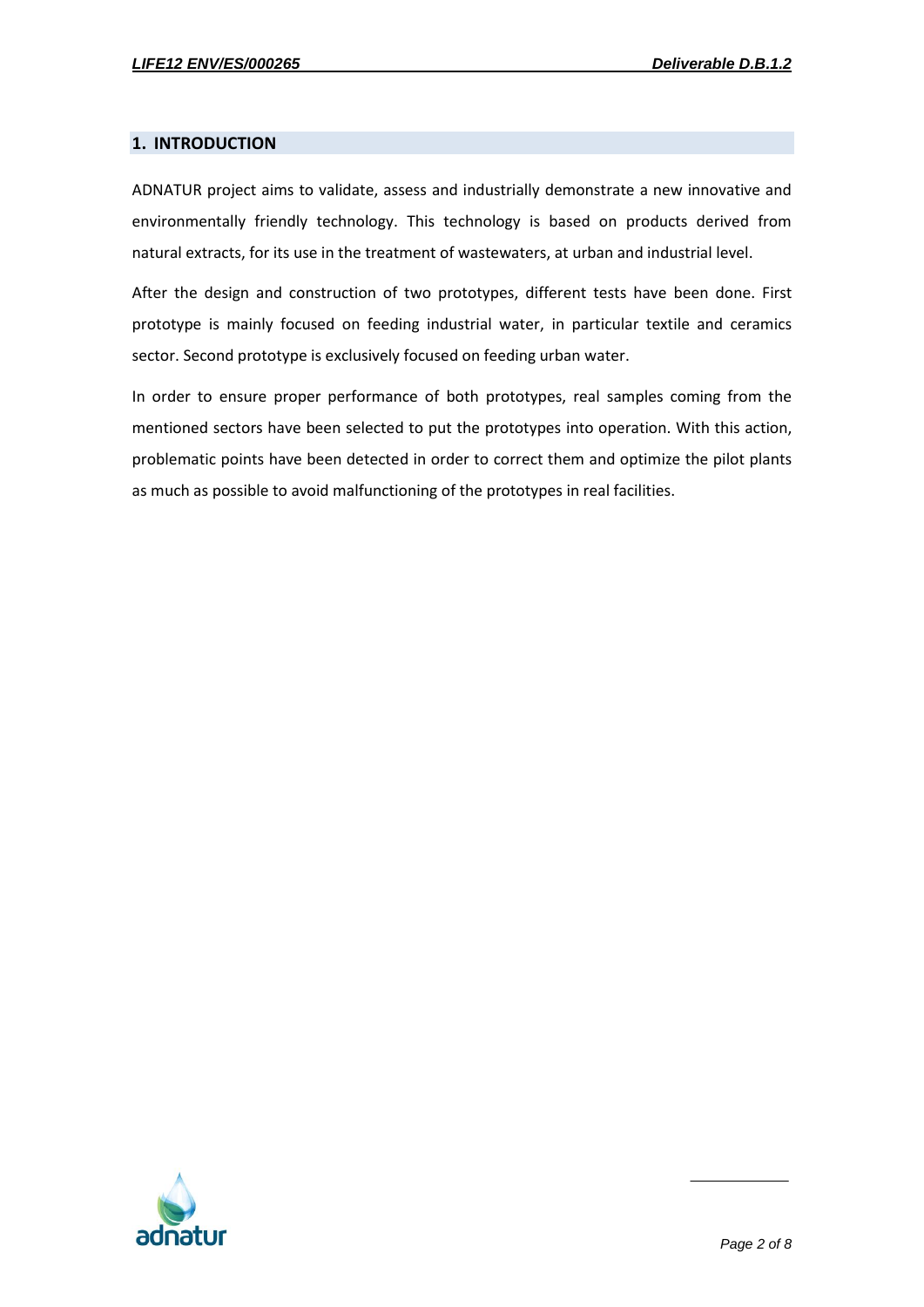## <span id="page-3-0"></span>**2. INDUSTRIAL WASTEWATER PROTOTYPE.**

#### <span id="page-3-1"></span>**2.1. DOSING SYSTEM.**

Natural based coagulants present a great number of advantages. However, in the preindustrial phase was detected that the reaction time limits its coagulant efficiency. To avoid this issue industrial wastewater prototype present a specific dosing system where coagulant and water are vigorously blended and simultaneously dosed in order to dramatically reduce reaction time of ADNATUR products.

This system consists in a pipe with a "T-form" with certain slope for better homogenization. This pipe is filled of lamellas in order to use the flow stream to facilitate the mixing and get a proper homogenization between natural based coagulants and water. This way, contact time is increased, avoiding problems in the efficiency of ADNATUR technology. Current design is optimized in order to achieve the greatest mixing performance with the lowest pressure loss possible.

In the prototype, the ADNATUR dosing system will be located before the coagulation tank. A picture of the system is shown as follows:



**Figure 1.** ADNATUR Dosing System for industrial wastewater prototype.

## <span id="page-3-2"></span>**2.2. MULTI-PARAMETRIC SENSOR.**

During the first tests in SERVYECO facilities it was observed that in order to know the efficiency of ADNATUR technology with different product doses, a sample must be collected, then analyzed in the laboratory and with the results obtained (after at least one day) the dose could be modified in order to improve the treatment if necessary. Due to waiting time, ADNATUR technology could be overdosed with the associated costs that this situation implies during a long period of time. In order to avoid that, a multi-parametric sensor was added to the

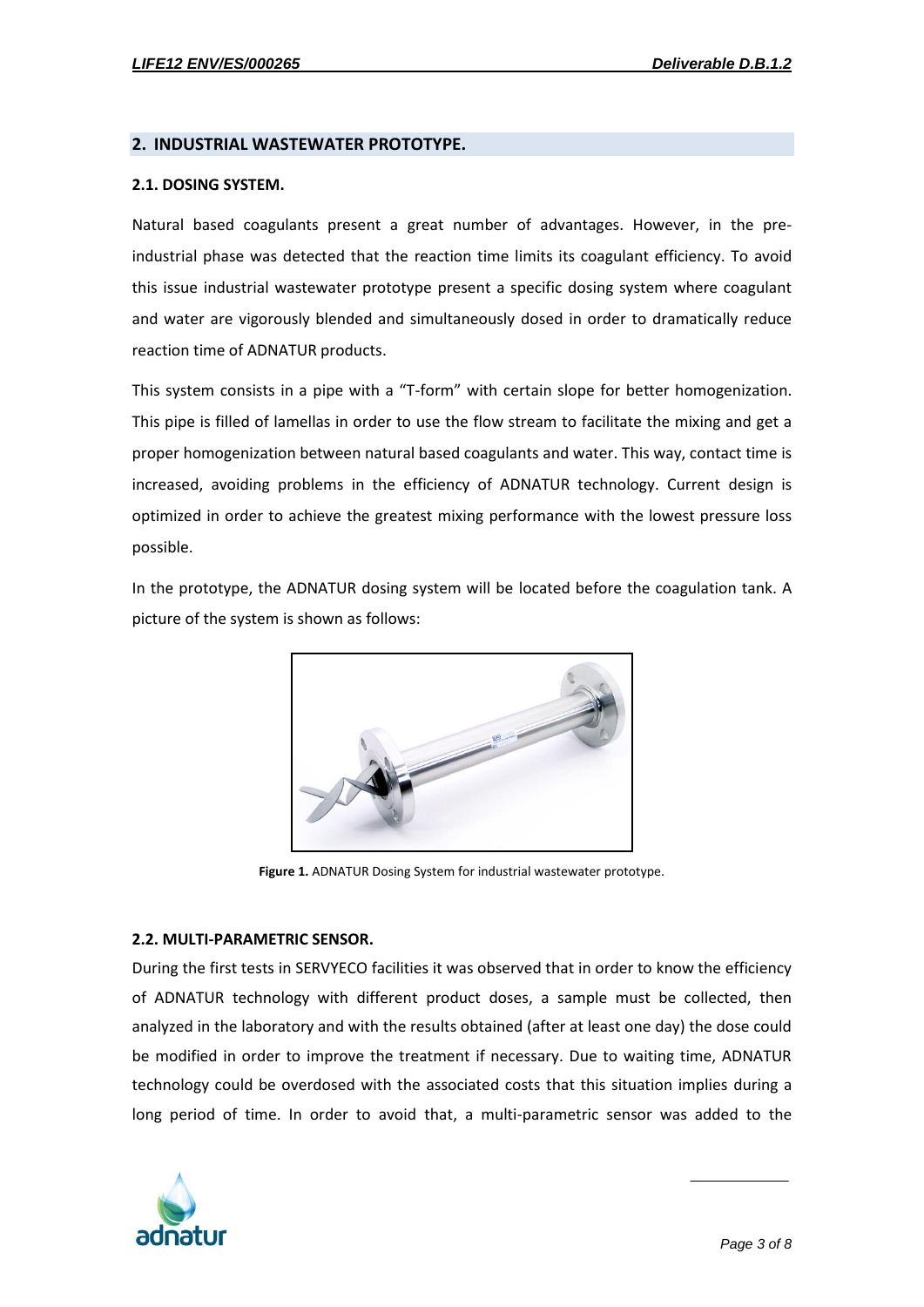prototype in order to control the quality of the treated water in situ, just in the outlet water point.

The multi-parametric sensor is a multiple digital controller system that can be programmed to control pH, turbidity, temperature and conductivity. This sensor can be connected to a personal computer for remote controlling and/or programming. The objective of these parameters control is:

- pH: ADNATUR technology does not modify the pH of treated water. However, it is very important to control this parameter in order to know if water properties have changed due to modifications in the production line that affects feeding water. Furthermore, the value of pH should be in a range of values, between 6 and 9, in order to discharge the treated water.
- *Conductivity*: As well as pH, ADNATUR technology does not modify the conductivity of treated water. However, this parameter should be controlled for the same reasons that in the case of pH.
- *Temperature*: In a physico-chemical treatment the temperature could affect the effectiveness of the treatment. For that reason, this parameter needs to be also controlled with the multi-parametric sensor.
- *Turbidity*: This parameter is crucial to control the effectiveness of the treatment. In fact, the lower turbidity the better efficiency of ADNATUR technology.



**Figure 2.** Multi-parametric Sensor for industrial wastewater prototype.

## <span id="page-4-0"></span>**2.3. INTELLIGENT MANAGEMENT.**

Nowadays, current physico-chemical treatments are manually managed by the plant operators. This way, outlet water is visually analysed in order to obtain a rapid determination of the treatment quality. In this case turbidity, suspended solids and decantation speed are the

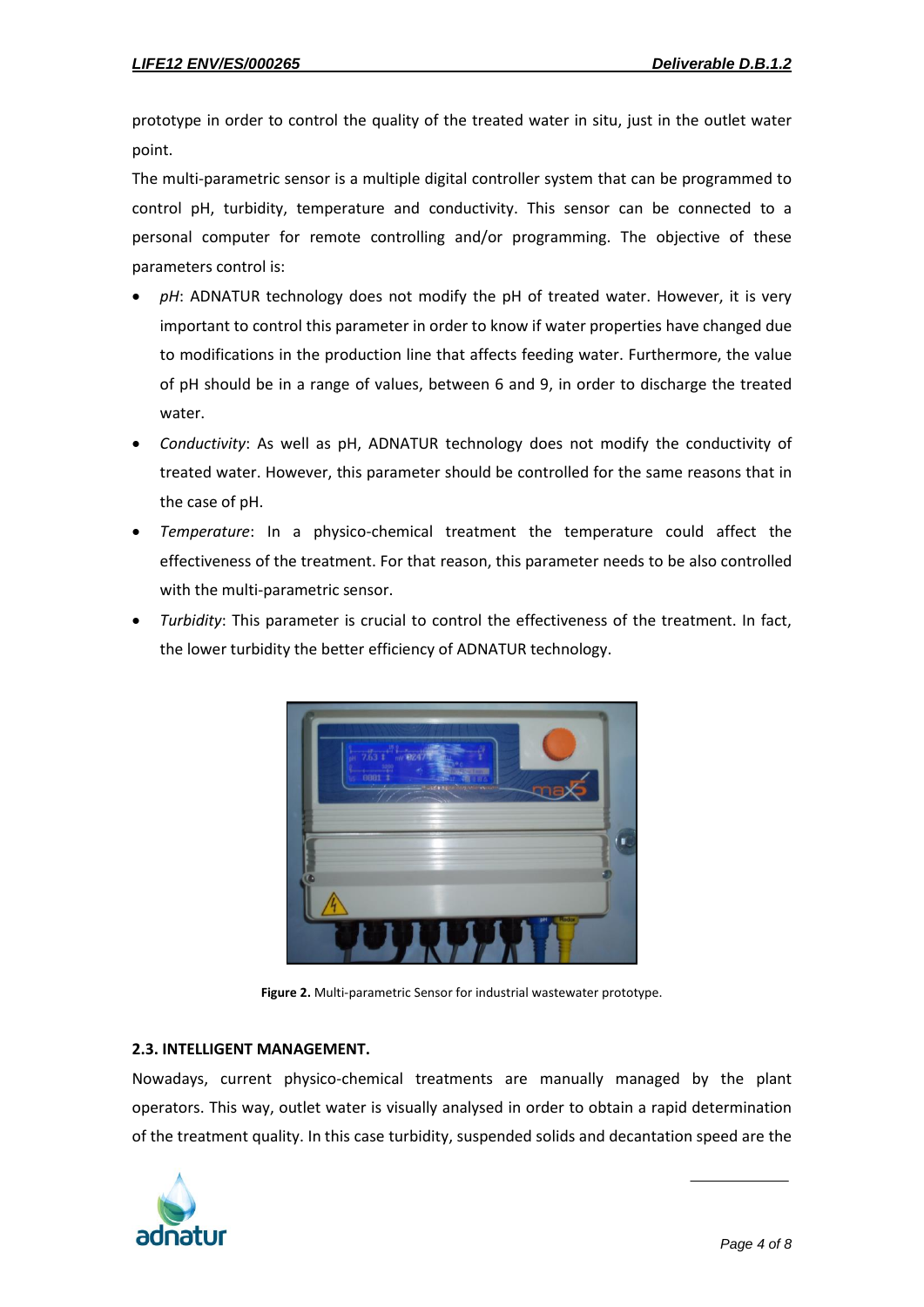most useful parameters. However, this "analysis" is very inexact and, for that reason, a great number of problems are encountered. For instance, the chemicals dosage is over dosed very often, increasing the outlet values of critical parameters like conductivity and also increasing the treatment cost unnecessarily.

Accordingly, in the proposed prototype the dosing system will be automatically regulated by the control box depending on the turbidity values, perfectly analysized on-line by a specific sensor. As has been mentioned above, turbidity values are crucial for evaluate the efficiency of the treatment. Thus, in the pre-industrial phase several samples coming from the end-user companies have been tested in order to establish a numerical relation between turbidity values and ADNATUR technology doses.

This optimization has the great advantage that ADNATUR products will be dosed depending on the necessities of the feeding water in every moment. Accordingly, the natural based coagulant will not be overdosed and the treatment will be always optimal, reducing costs and environmental issues.

## <span id="page-5-0"></span>**3. URBAN WASTEWATER PROTOTYPE.**

## <span id="page-5-1"></span>**3.1. DOSING SYSTEM.**

ADNATUR dosing system of urban wastewater prototype is similar to the system used in the industrial wastewater prototype. However, in this case ADNATUR products are focused in a very different application. Most of times flocs formed in a biological treatment are ready to decant and no additional chemicals are required. Therefore, because water flow increase or an incomplete phosphorous removal some coagulant aids, like ferric chloride need to be added before the decanting phase. These chemicals involve a great number of environmental disadvantages like conductivity and sludge volume increase or important pH modification

In these cases, natural based coagulants present numerous advantages. However, in the preindustrial phase was detected that the reaction time limits its coagulant efficiency. To avoid this issue urban wastewater prototype present a specific dosing system where coagulant and water are vigorously blended and simultaneously dosed in order to dramatically reduce reaction time of ADNATUR products.

This system consists in a pipe with a "T-form" with certain slope for better homogenization. This pipe is filled of lamellas in order to use the flow stream to facilitate the mixing and get a proper homogenization between natural based coagulants and water. This way, contact time is increased, avoiding problems in the efficiency of ADNATUR technology. Current design is

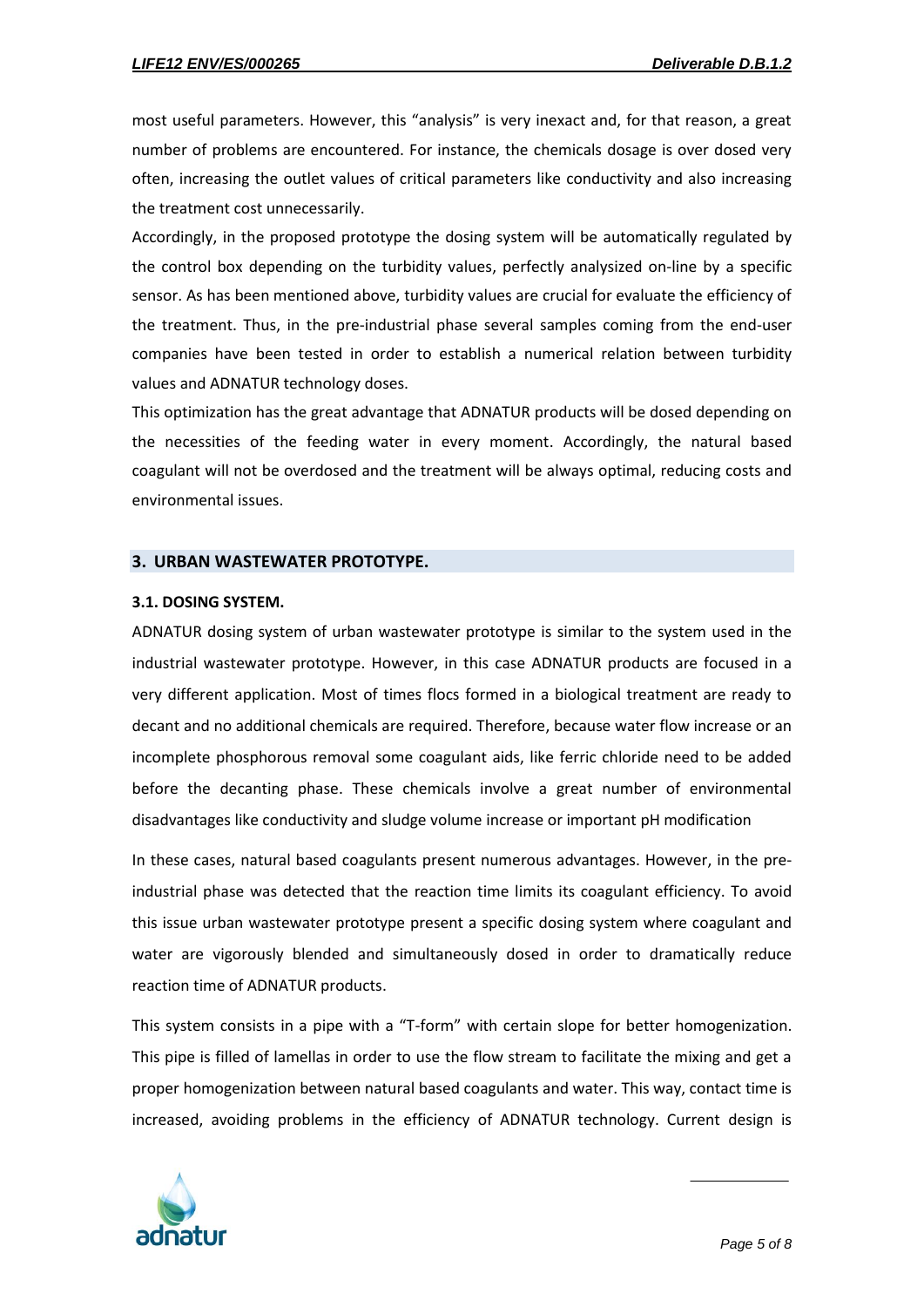optimized in order to achieve the greatest mixing performance with the lowest pressure loss possible.

In this prototype, ADNATUR dosing system has been mounted between the biological reactor and the conical decanter unit. Photography of the system is shown as follows:



**Figure 3.** ADNATUR Dosing System for urban wastewater prototype.

## <span id="page-6-0"></span>**3.2. MULTI-PARAMETRIC SENSOR.**

In order to have the facility and the treatment always under control, several probes controlling the most important physico-chemical parameters have been installed in the urban wastewater prototype. Most important parameters are described bellow:

a) Dissolved oxygen electrode.

Oxygen is crucial for aerobic microorganism life and grown. Accordingly, dissolved oxygen in the biological reactor needs to remain constant. In fact, when the values are low, aeration system should start to generate oxygen in order to fit the bacteria requests.

For that reason, dissolved oxygen detector is included in the biological reactor. Additionally, it manages the aeration system in order to keep the dissolved oxygen values always in an optimal range.



**Figure 4.** Dissolved oxygen electrode for urban wastewater prototype.

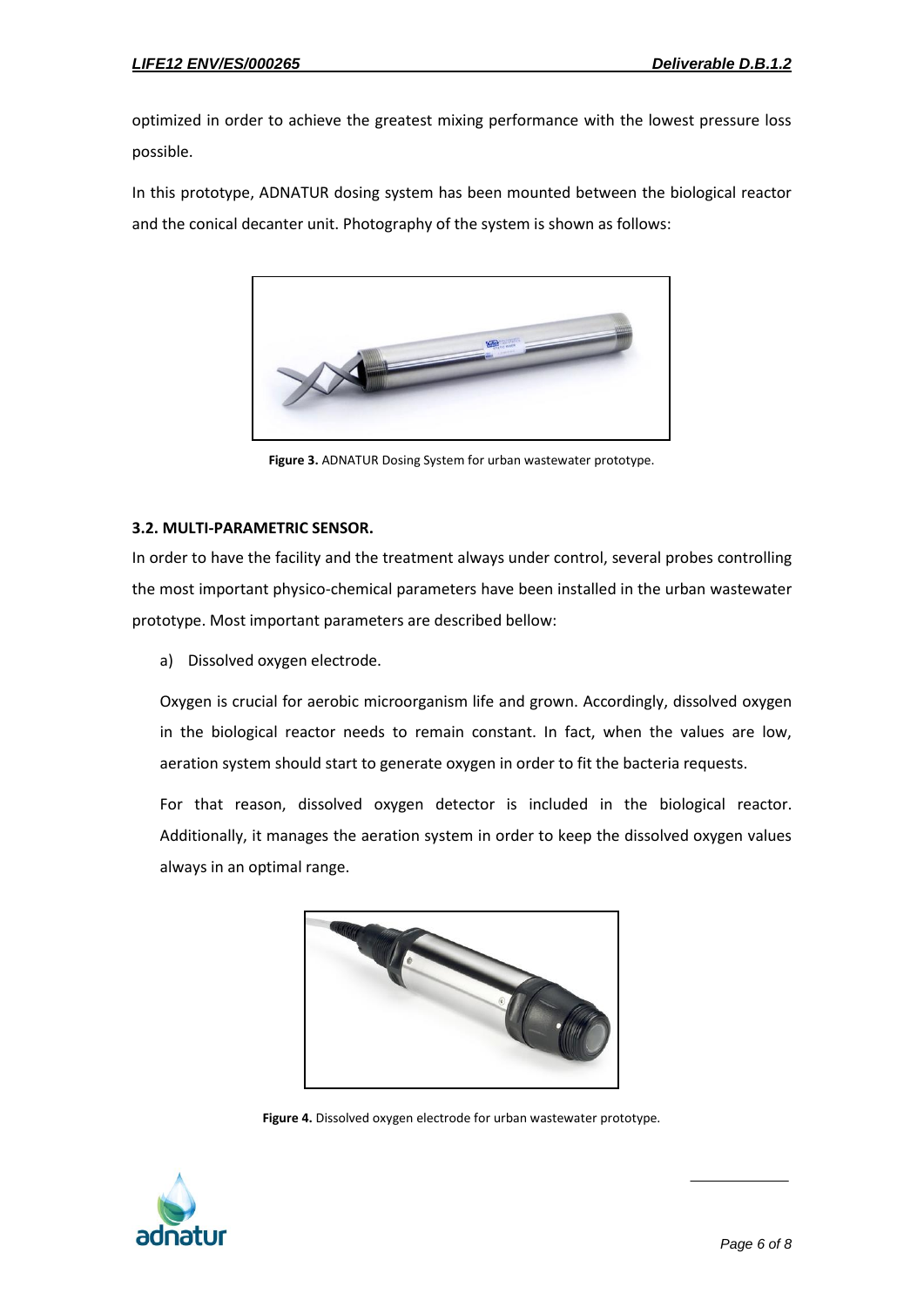## b) Ammonium-Nitrate probe.

In the nitrification process, previous to the denitrification, the ammonium is transformed into nitrate. Accordingly, in order to control both species an Ammonium-Nitrate probe is absolutely necessary. This way, Ammonium-Nitrate levels help us to determine current efficiency of the process. This probe is additionally able to manage the partial recirculation of the generated sludge, keeping this way the optimal ratio of aerobic / anaerobic sludge in order to optimize the biological efficiency of the plant.



**Figure 5.** Ammonium - Nitrate probe for urban wastewater prototype.

## <span id="page-7-0"></span>**3.3. MANAGEMENT OPTIMIZATION.**

The proper aeration in the biological reaction is a key factor for correct water treatment. Consequently, optimize start and stop of the aeration system that provides dissolved oxygen to the biological reactor is definitely crucial. In addition to that, the optimization procedure avoids unnecessary extra costs.

The concentration of dissolved oxygen in activated sludge processes is considered the most important control parameter in a WWTP. A low concentration of dissolved oxygen affects the microorganisms growth, decreasing the efficiency and, additionally, could cause the appearance of filamentous bacteria. For that reason, when dissolved oxygen electrode gives values under the setpoint, the aeration will start. On the other hand, a high concentration of oxygen is an important energy cost. Keep in mind that the energy cost of aeration can represent more than 50% of total energy cost of the treatment plant. Furthermore, an excess of dissolved oxygen could affect the aerobic process so, when the ammonium-nitrate probe gives values above the setpoint, the aeration will stop. Both for economic and process stability reasons it is desirable to maintain the correct dissolved oxygen concentration in the biological reactor.